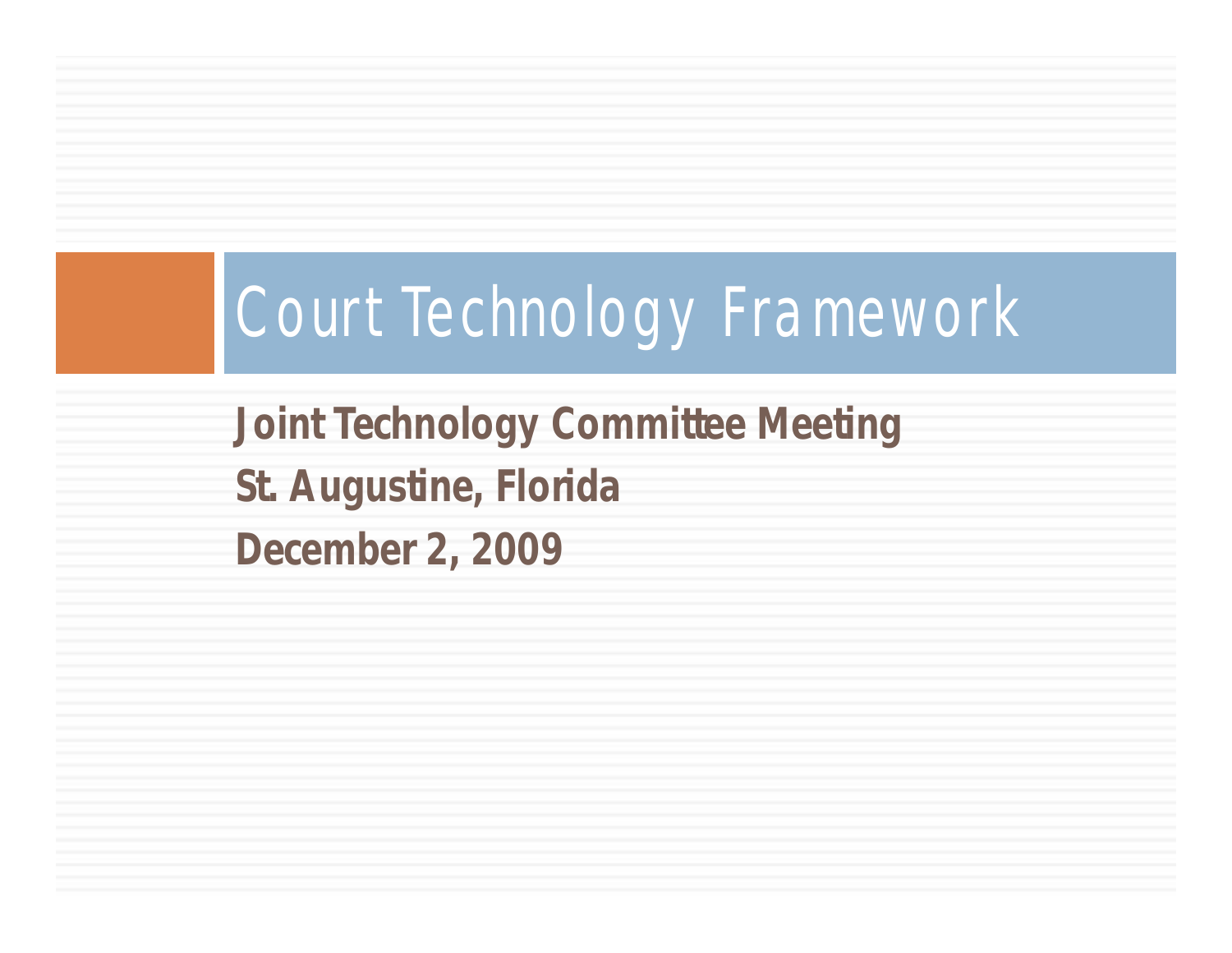### Agenda

- ¨ CTF Working Group
- ¨ Conference Presentations
- ¨ Map Existing Products
- ¨ Disaster Recovery and Business Continuity
- ¨ CTF Working Group Meetings
- ¨ CTF Wiki
- ¨ Questions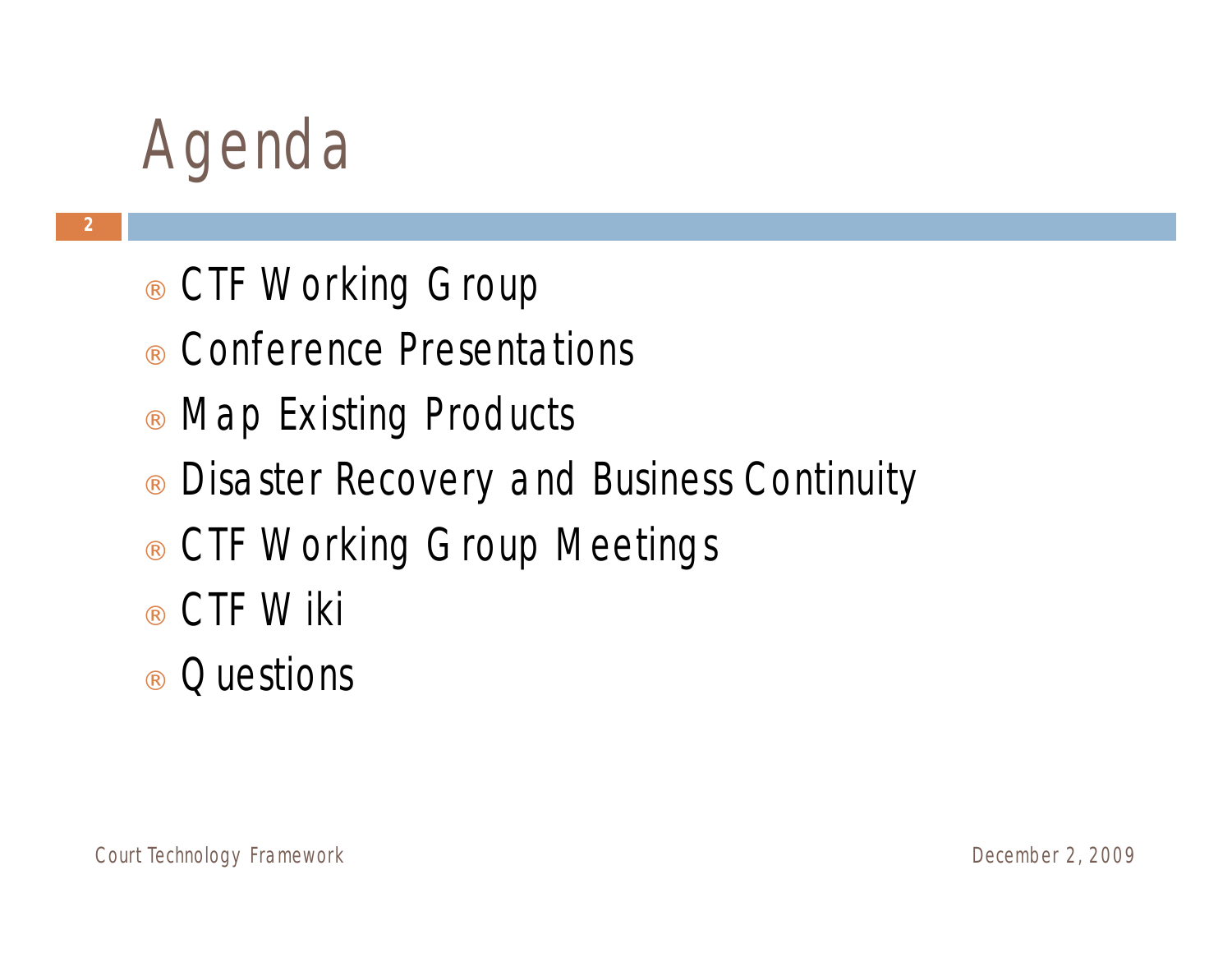# CTF Working Group

- Established per directive at last JTC meeting
- 12 members, including Judges, Court Administrators, Court CIOs, and NCSC staff
- Will engage other practitioners and technical experts as needed for CTFWG activities
- Charged with:
	- $\alpha$  Further development of the framework
	- $\alpha$  Identifying products and projects the JTC should consider
	- $\alpha$  Establishing priorities relating to CTF efforts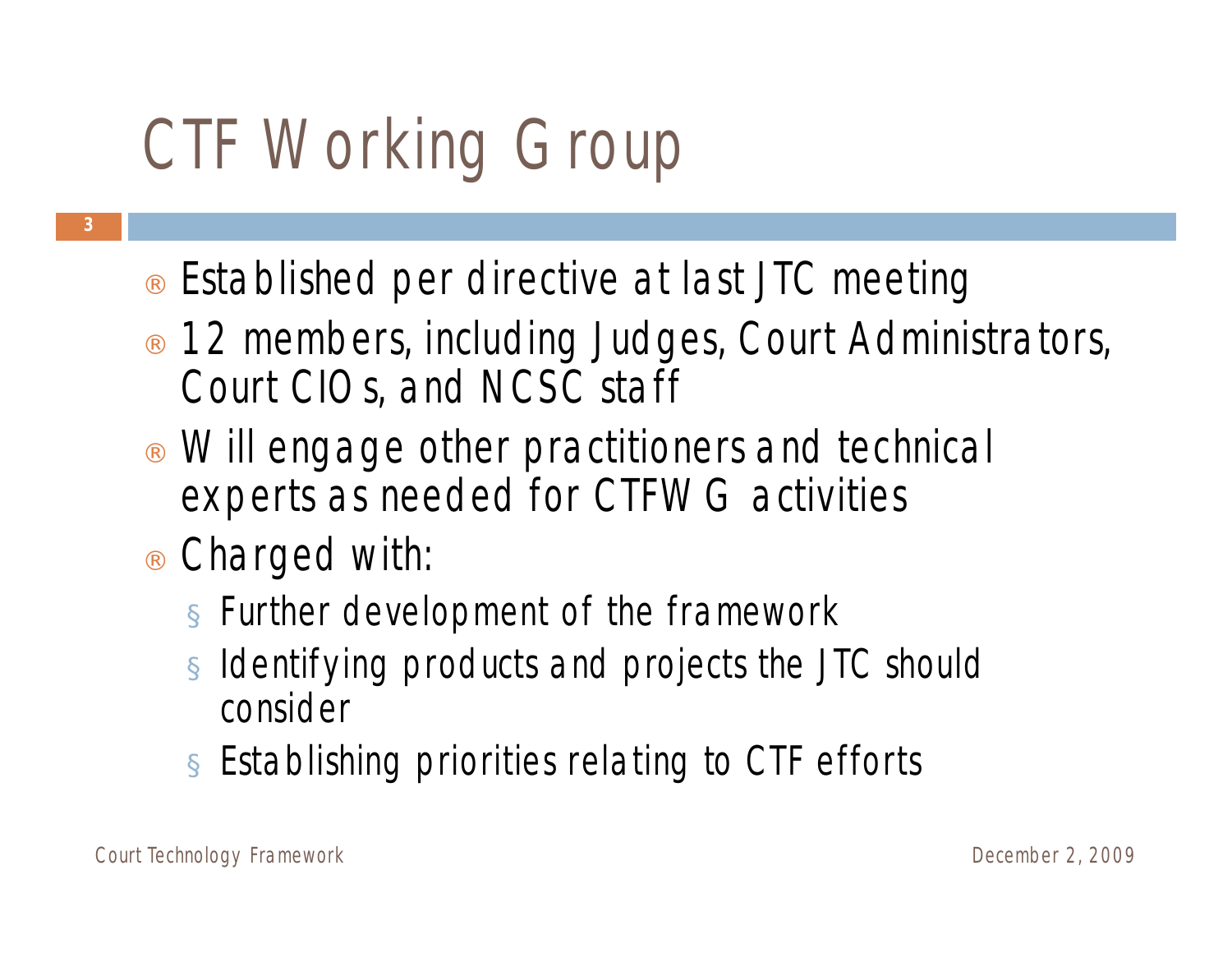## CTFWG Members

- ¨ Judges:
	- ¤ **Hon. O. John Kuenhold** Colorado Twelfth Judicial District
	- ¤ **Hon. Michael Trickey** King County Superior Court
- Court Administrators:
	- ¤ **Mike Bridenback** Florida Thirteenth Judicial Circuit
	- ¤ **Janet Cornell** Scottsdale City Court
	- ¤ **Jerry Marroney** Colorado Judicial Branch
	- ¤ **Bob Wessels** Harris County Courts
- Court CIOs:
	- ¤ **Ron Bowmaster** Utah State Courts
	- ¤ **Jim Rebo** New Jersey Judiciary
	- ¤ **Scott Sosebee** Nevada Judiciary
- Industry:
	- ¤ **Marlene Martineau** FACT
- ¨ NCSC staff:
	- ¤ **Jim Harris**
	- ¤ **Larry Murphy**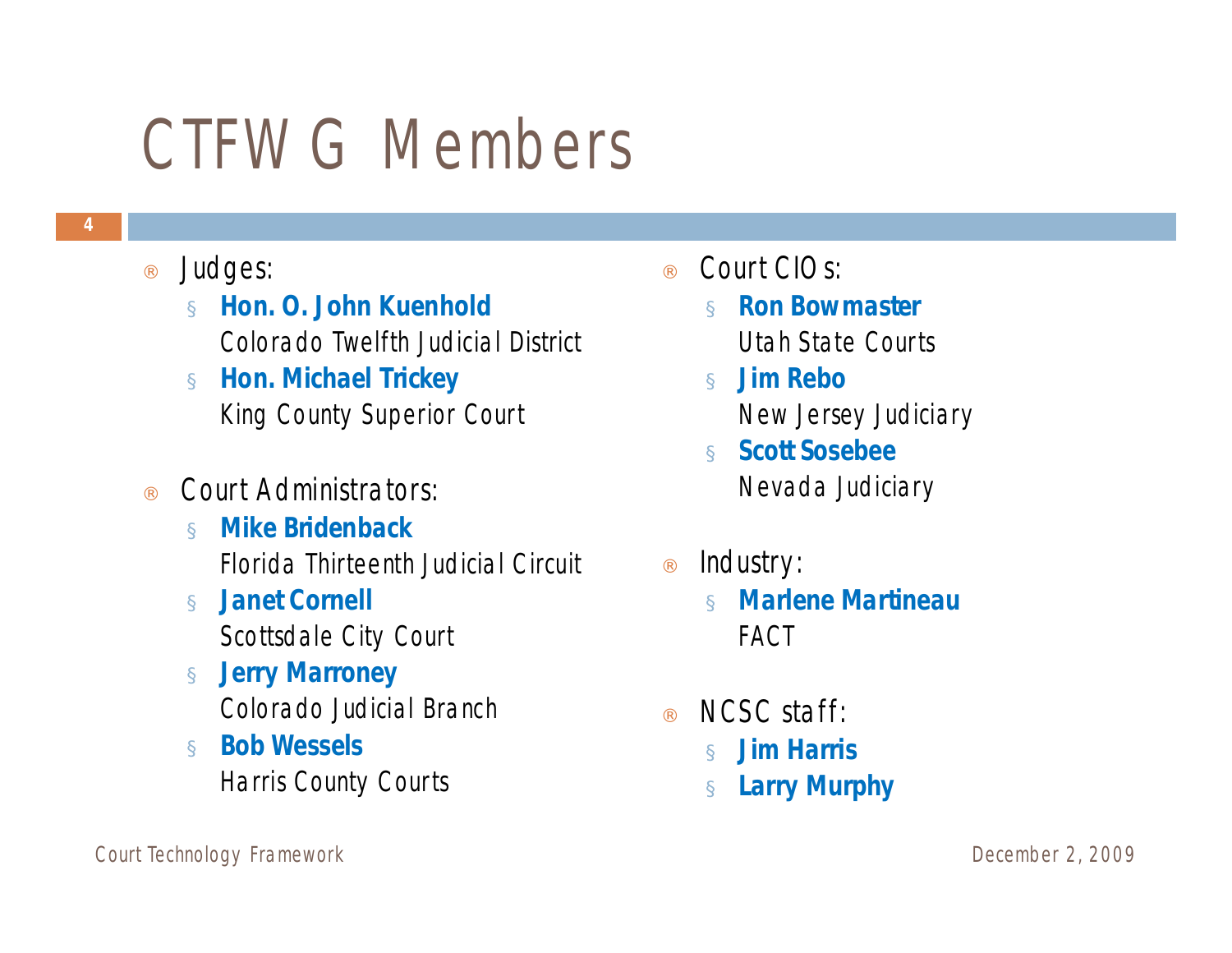#### CTF Presentation at CTC 2009

- Mixed, but mostly positive feedback
	- $\alpha$  Great "big picture" view of things affecting IT decisions
	- ¤ Many liked focus on business drivers
	- $\infty$  Some felt it was too abstract to be very useful
	- $\alpha$  Would help if we had a better way of showing how existing standards fit
- From a judge: "now I understand some of the processes *the IT folks go through to deliver an application . . . this brings logic to what seems to be a mystery to most of us"*
- ¨ From a clerk: *"a good way to start the communication between the business unit and the IT staff"*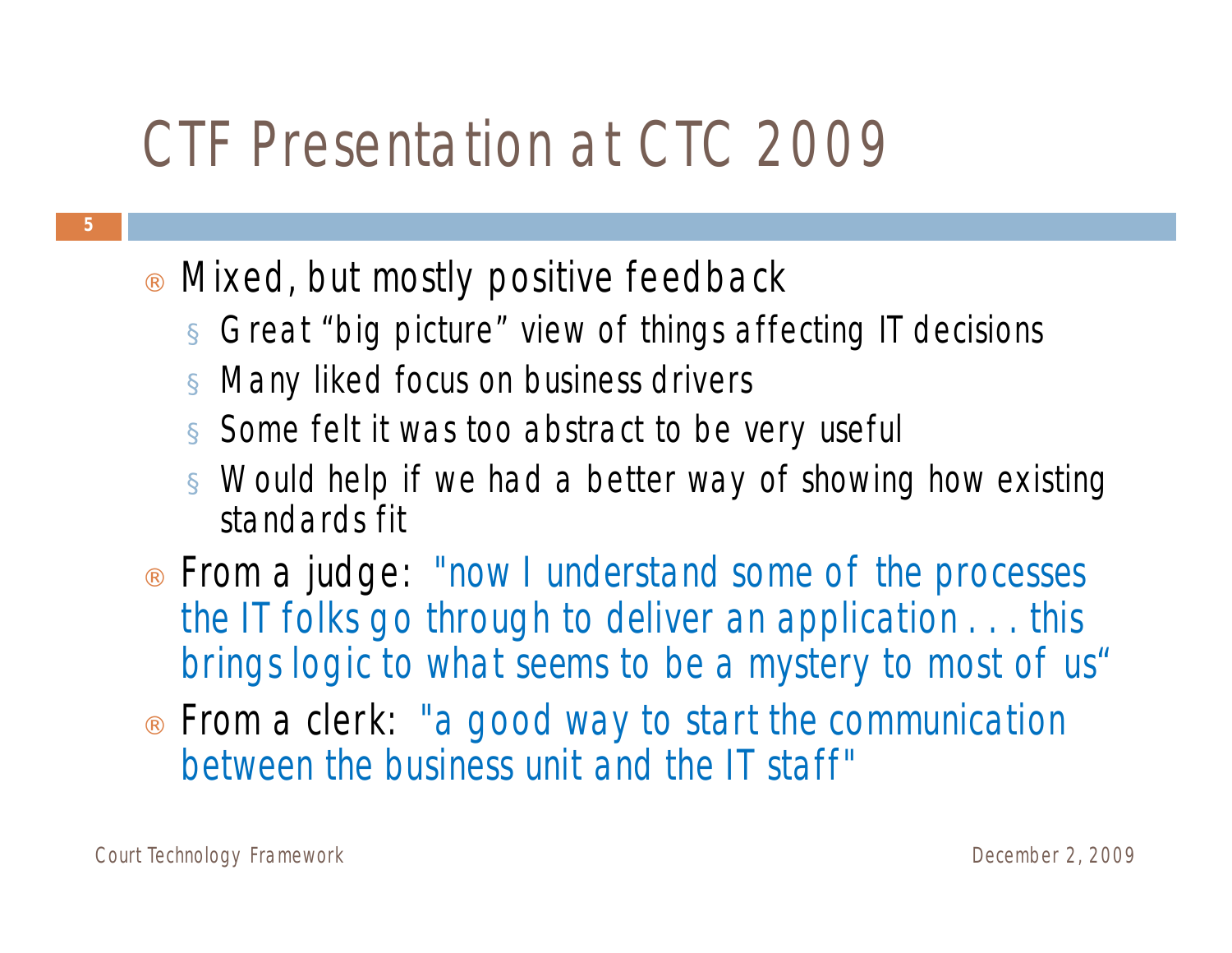#### CTF Session at NIEM National Training Event

- More technical audience than CTC
- The framework should play well with national standards
- ¨ Facilitates communication between business and IT
- Questions about development of CTF tools and possibility of a maturity level model
- Still need better way of showing how existing standards apply to the framework
- Several consultants and solution providers expressed interest in getting involved in further development of the framework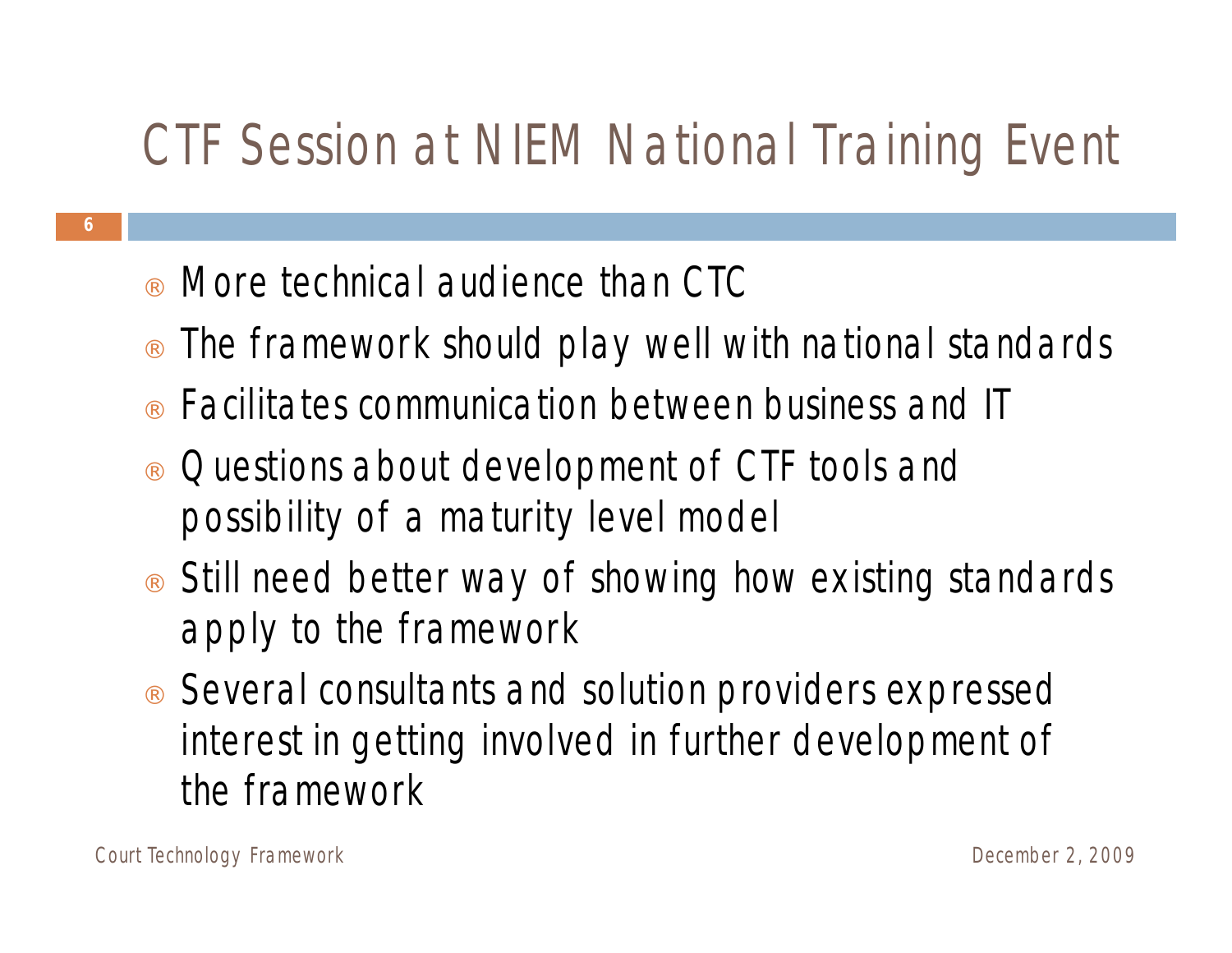### Map Existing Products to the CTF

- CTFWG decided 1<sup>st</sup> task should be to figure out best way to map existing standards and JTC products to the CTF
- Decided to focus on one initial mapping to establish process and approach
- Selected e-filing standards (ECF 4.0) for first mapping exercise
- Assigned to task team:
	- ¤ Judge Trickey, Ron Bowmaster, Larry Murphy, Jim Harris
	- ¤ Targeting mid-January for completion of first draft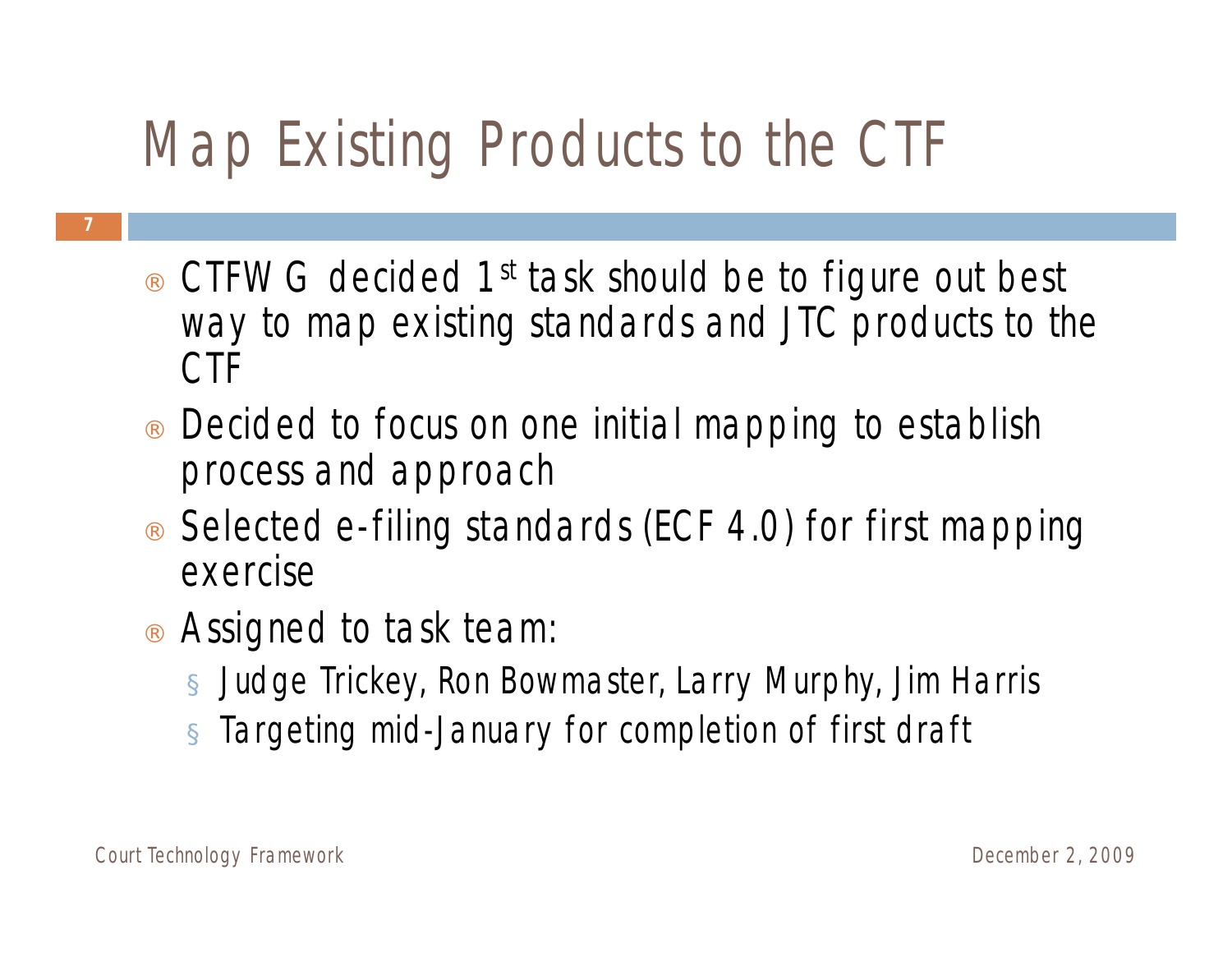#### Disaster Recovery and Business Continuity

- **8**
- CTFWG is considering change to incorporate disaster recovery and business continuity
- External to framework, but CTF could provide guidance to insure all aspects of the business are considered in the event of a loss of infrastructure



Court Technology Framework December 2, 2009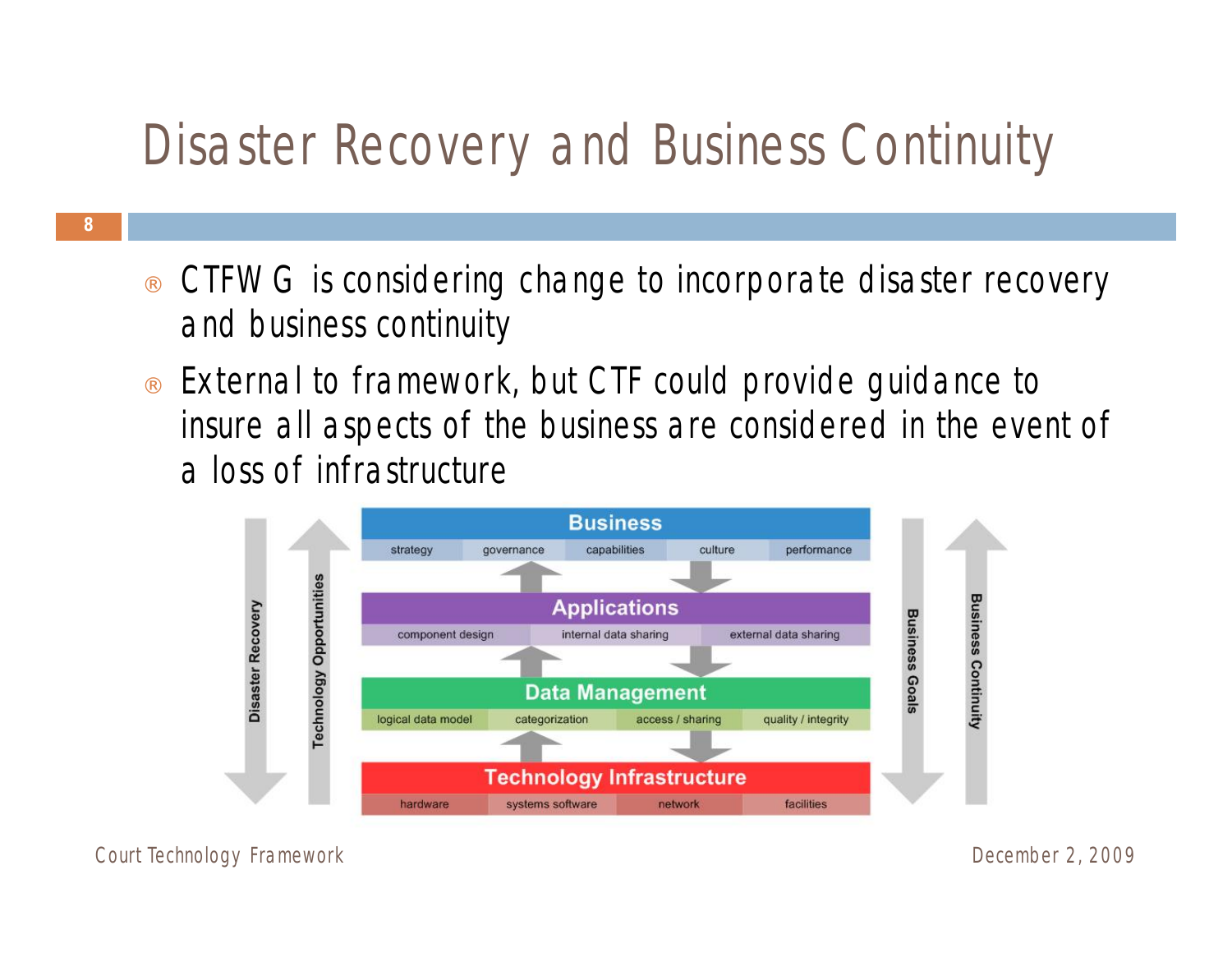# CTFWG Meetings

- CTFWG Conference Calls
	- ¤ Held first call on Oct. 20
	- ¤ Recurring call scheduled for 3rd Wednesday each month
- Considering Meeting/Workshop in 2010
	- ¤ Opportunities around NACM mid-year and annual meetings
	- $\alpha$  More likely spring (not coinciding with a conference)
	- ¤ Dates and location to be determined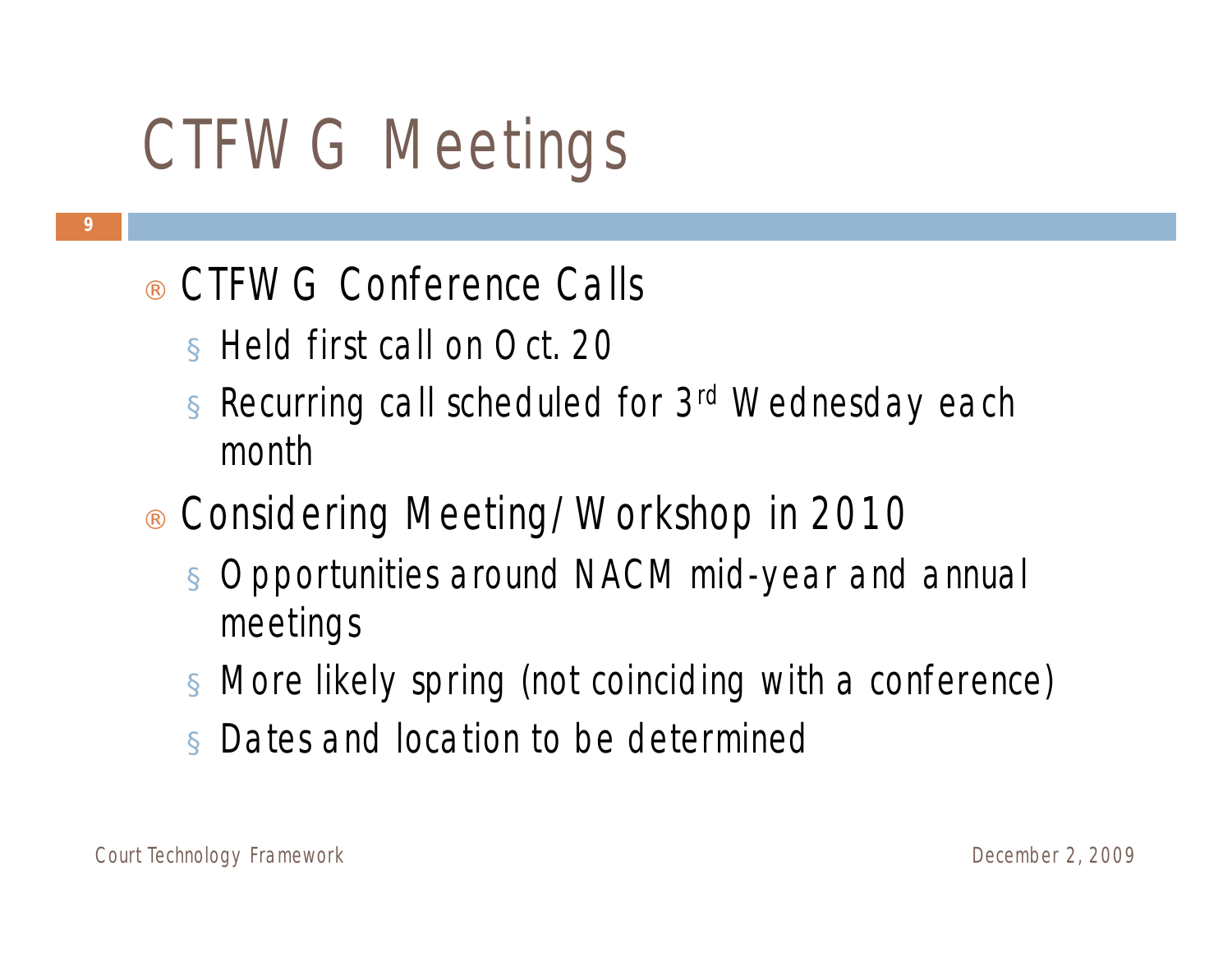## CTF Wiki

- Purpose:
	- ¤ Provide a place for anyone to view or download information on the CTF
	- ¤ Provide a forum for CTFWG members to share and collaborate on ideas and group activities
- ¨ Content:
	- ¤ CTF graphic and published brochures/documents
	- ¤ CTFWG roster, meeting notes, and working drafts
	- ¤ CTF related reference and presentation materials
- <http://www.ncsconline.org/wikis/ctf>